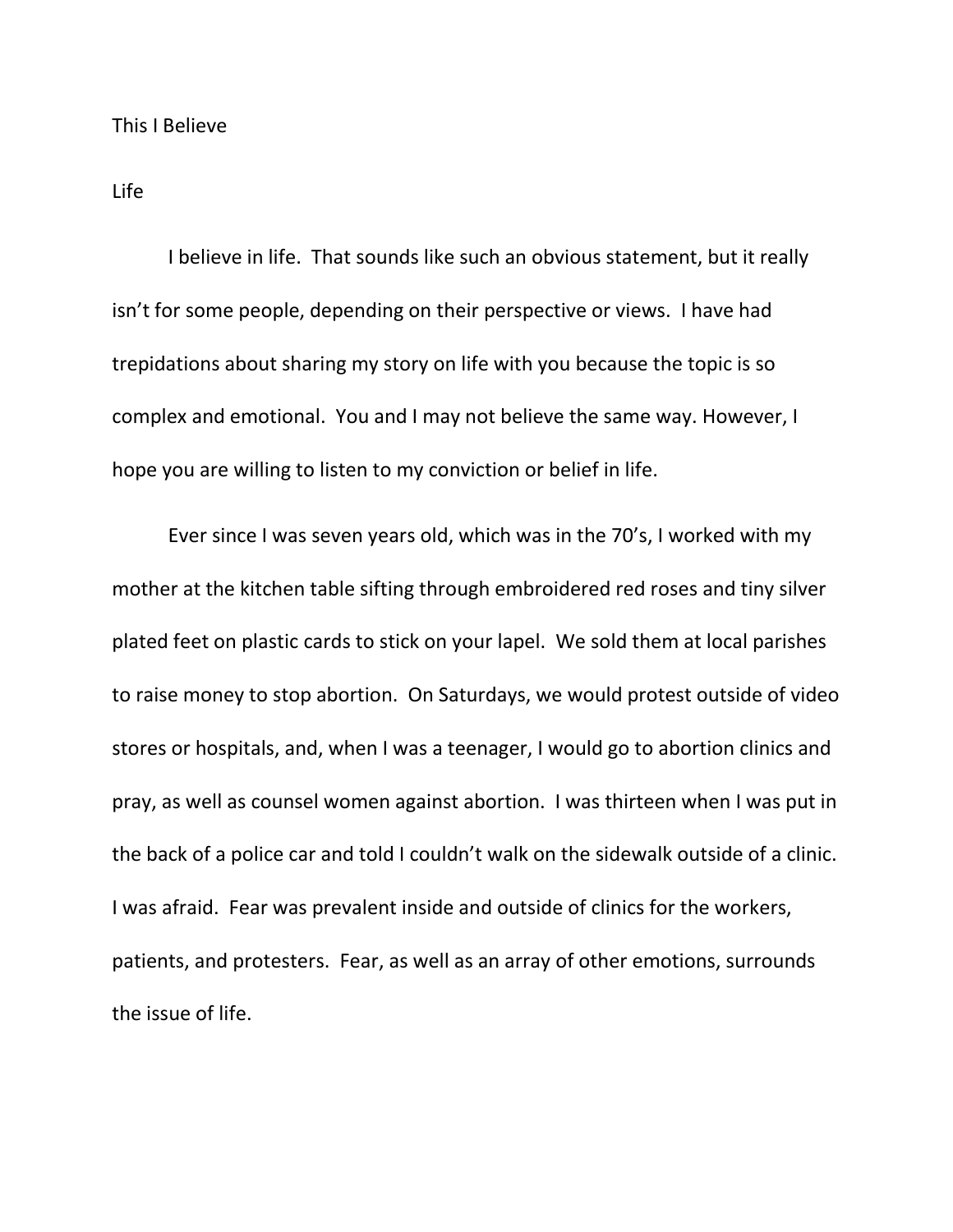As an adult, I have supported the Pro-life movement financially, and when I was pregnant with my third child, my beliefs on life were tested. Early in my pregnancy, my doctor performed a fetal protein test that told me my unborn child had Down's syndrome. The doctor said he would take another blood test, but it would be 2 weeks before I would get the results. My husband and I prepared ourselves for having a handicapped child. Actually, we resigned ourselves to the fact. Abortion was never an option for us. However, because abortion is legalized, a lot of women would have scheduled an abortion once they heard the initial news. Two weeks later, the blood test results came back negative, and several months later, we had a healthy child.

Abortion is different today. It is not only allowed in the first trimester but the second and third trimester. There are also partial birth abortions, and legislators in some states are considering making after birth abortions lawful. This means a woman can give birth to a child, a child that is alive and breathing, and a doctor can lawfully murder the child. The issue of abortion is volatile and has been a long- standing battle, but it also becomes more frightening every day.

In the 70's, my mother warned me that if we devalue life in the womb, we will come to devalue life outside of the womb. In other words, there would be a